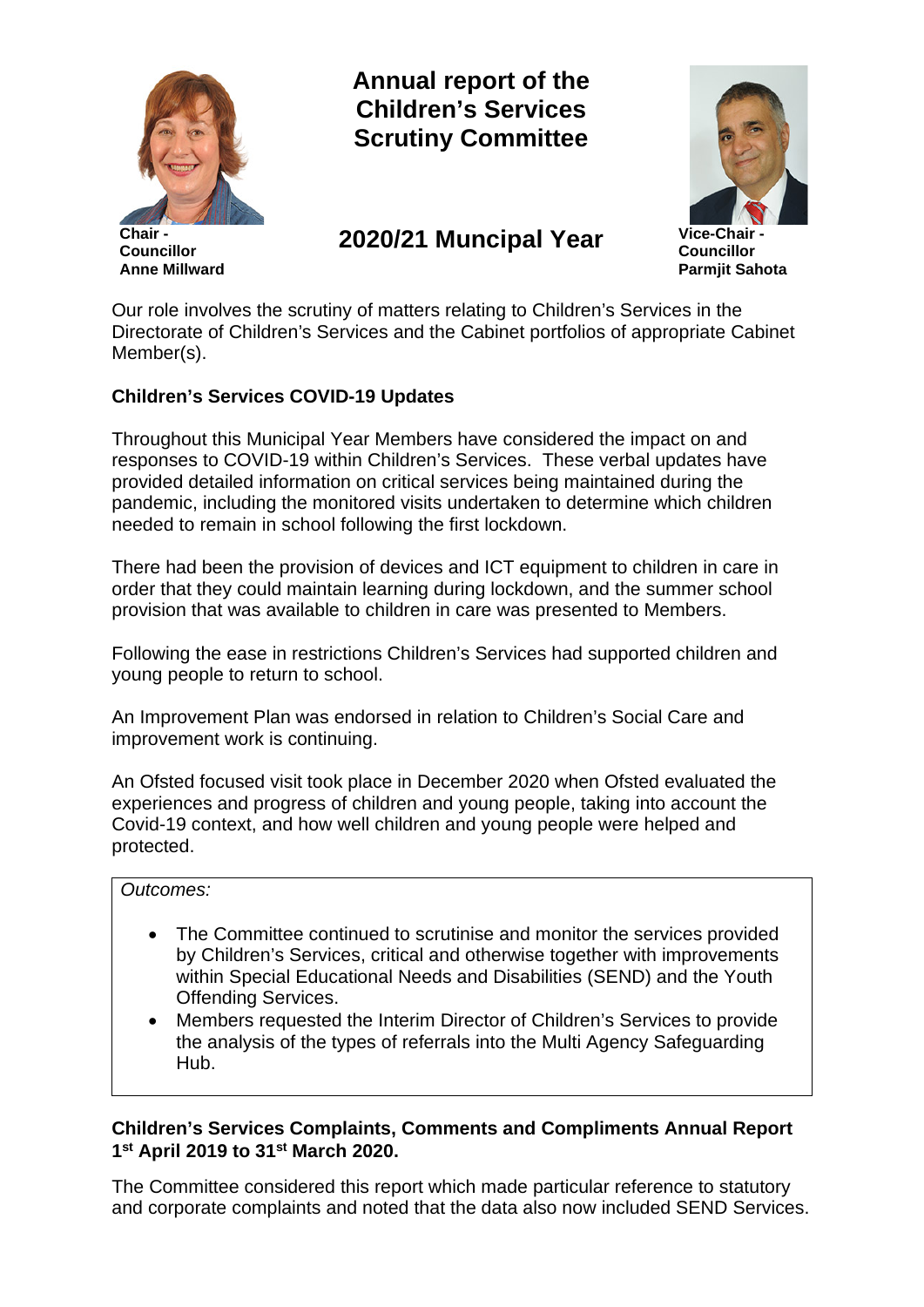Members raised concerns in relation to response times to complaints and requested that these be addressed together with the reasons for the late responses.

*Outcome:*

• The Interim Director of Children's Services was requested to devise an Action Plan regarding the concerns raised by Members in relation to the report submitted, with that Action Plan to be shared with Members.

## **Children's Services Complaints: Response Times Action Plan**

The actions taken, and processes that had been put into place to improve complaint response times within Children's Services was presented to Members, together with a referral and follow up Action Plan.

*Outcomes:*

- The revised processes and actions put in place to improve complaint response times was endorsed by the Committee.
- The Acting Director of Children's Services was requested to submit regular u relation to complaint response times to future meetings.

## **Early Years Transformation Academy in Dudley**

Members considered a report on the partnership progress through the Early Years Transformation Academy, and the 'critical first 1001 days vision' and Dudley's Implementation Plan, to support transformation of the maternity and early years system, and contribution to maternity and early years outcomes.

*Outcomes:*

• That the issue of vaping and the effect on unborn children be scrutinised once data becomes available.

#### **Elective Home Education (EHE)**

A report providing Members with a position statement around EHE in the Authority area up to July 2020 was considered by the Committee, when it was confirmed that the Authority had a statutory responsibility to ensure that all children of school age received an education.

It was accepted that EHE had increased due to the pandemic, with some parents feeling anxious in relation to their children returning to school, however this had become a national problem.

*Outcomes:*

• Members acknowledged that the full review of EHE services was being carried out to ensure that support was provided appropriately, including a review of the existing EHE staffing levels, and the relationship between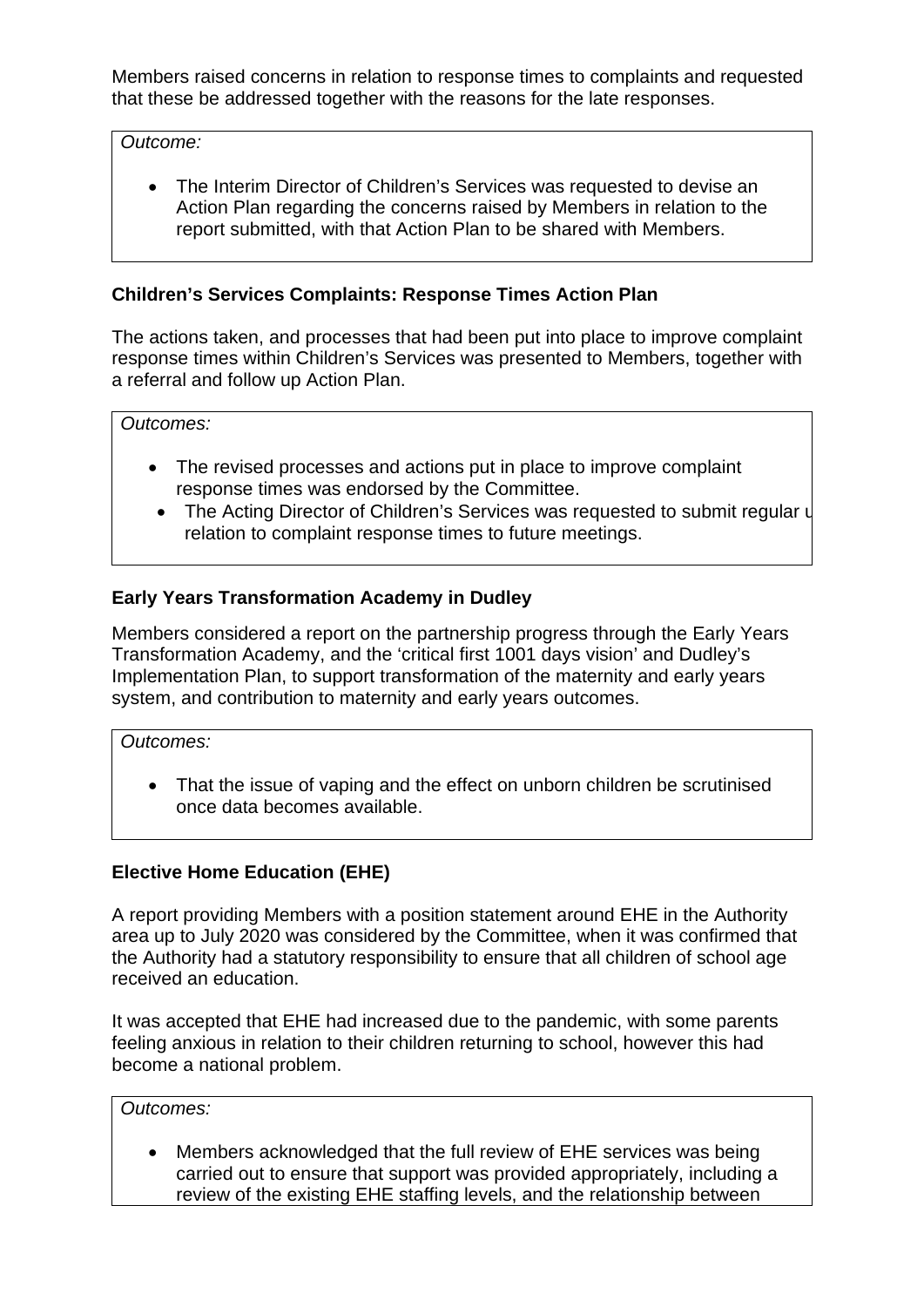EHE support and other Education, SEND, Public Health, Connexions, Children Missing Education and Social Care Services.

• The Acting Director of Children's Services agreed to prepare a letter for the signature of the Chair, to the Secretary of State for Education, Gavin Williamson MP, highlighting the grave concerns of the Committee in relation to the increasing numbers of those applying to home educate their children, and that the area of EHE was largely unregulated.

# **Summer Provision and September school update**

Members considered the overview of the summer provision in Dudley; an analysis of secondary and college provision; an analysis of Virtual School events and of the Dudley Performing Arts (DPA) events, together with a summary of the Local Authority's support for schools in September 2020.

*Outcome:*

• That Special Schools and their provisions be carried forward as an item for Scrutiny with respect to the support for schools in September 2020.

## **Independent Reviewing Officer (IRO) Annual Report 1st April 2019 to 31st March 2020**

A report that provided assurances of the effective functioning of the Safeguarding and Review Service, that had operational line management of Independent Reviewing Officers for children subject to Child Protection Plans, and effective care planning for Children in Care was considered by Members.

*Outcome:*

• Members requested that as part of the children and young people's reviews, the IRO's be requested, by the Service Director of Children's Social Care, to consult with children and young people in order to capture the voice of the child and improve and develop services.

# **Fostering and Permanence Service Update**

Members considered a report in relation to Dudley's Fostering and Permanence Service, and it was noted that adoption for children was located within a Regional Adoption Agency, Adoption@Heart and details of the different placement settings for 635 children in care in Dudley were provided to Members.

#### *Outcomes:*

- Further updates in relation to Dudley's Fostering and Permanence Services would be submitted to future meetings.
- The Acting Director of Children's Services was requested to provide clarification in relation to the number of children who were in fostering to adopt settings, for fostering purposes only or were to be adopted.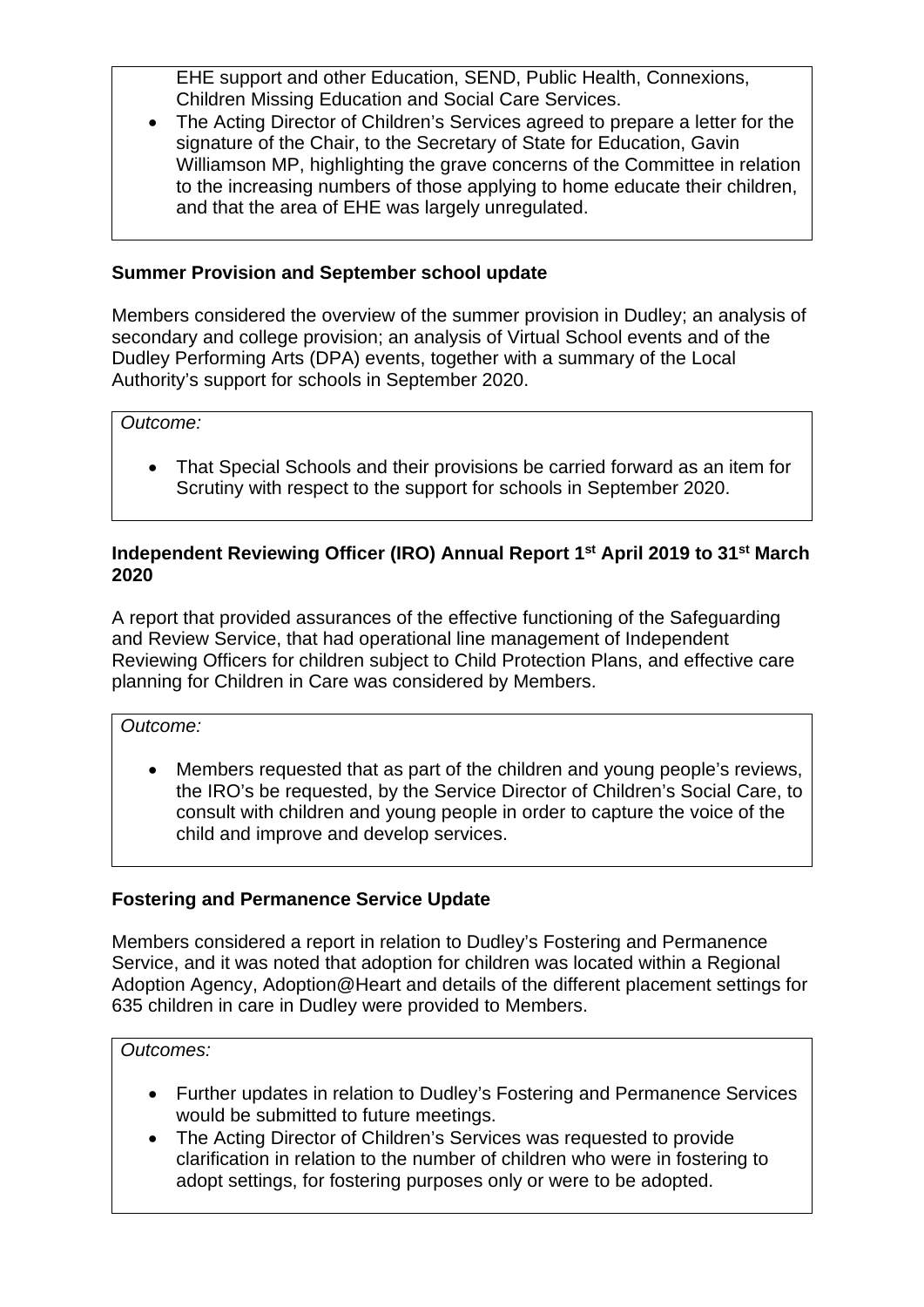# **Children in Care and Care Leaver Service – Care Leavers Update Report**

The scope and detail in relation to Dudley Care Leavers, together with the Care Leavers Strategy and the means of keeping in contact with Care Leavers during the pandemic was considered by Members.

#### *Outcomes:*

- Members requested that the report be submitted to a meeting of the Children's Corporate Parenting Board.
- The Acting Director of Children's Services was requested to:
	- $\triangleright$  Refer the suggestion to encourage those who were awarded contracts with the Local Authority, to offer apprenticeships to care leavers, and the possibility of consulting with Housing colleagues in order to achieve that to the Children's Corporate Parenting Board.
	- $\triangleright$  Provide Members with data in terms of percentages of care leavers attending further education or obtaining employment, and the outcomes for those young people.
	- $\triangleright$  Provide Members with details of Young People's Advisors
	- $\triangleright$  Consider the possibility of utilising the Council's former Children's Home in Brierley Hill for a base for young people to meet their Young People's Advisors.
	- $\triangleright$  Provide Members with a breakdown of the number of females and males not in education, employment or training.

## **Medium Term Financial Strategy**

A joint report of the Chief Executive, Chief Officer Finance and Legal Services and Acting Director of Children's Services was considered with the emphasis on proposals relevant to the Committee's Terms of Reference, specifically Children's Services.

*Outcome:*

• The Acting Director of Children's Services was requested to provide further information to Members relating to the home to school transport pressures, and how the budget savings in relation to the review of the home to school transport for SEND children, the managed step down from external residential placements and the movement of external placements into internal residential placements were to be achieved.

#### **Education Report**

Members considered a report on the Education Strategy, Interim Ofsted Visits, Special Educational Needs and Disability (SEND), the Alternative Provision Strategy, Illegal off-rolling and the Dudley Virtual School.

*Outcomes:*

• The Head of Education Outcomes and Inclusion was requested to provide Members with the data in relation to the number of children attending